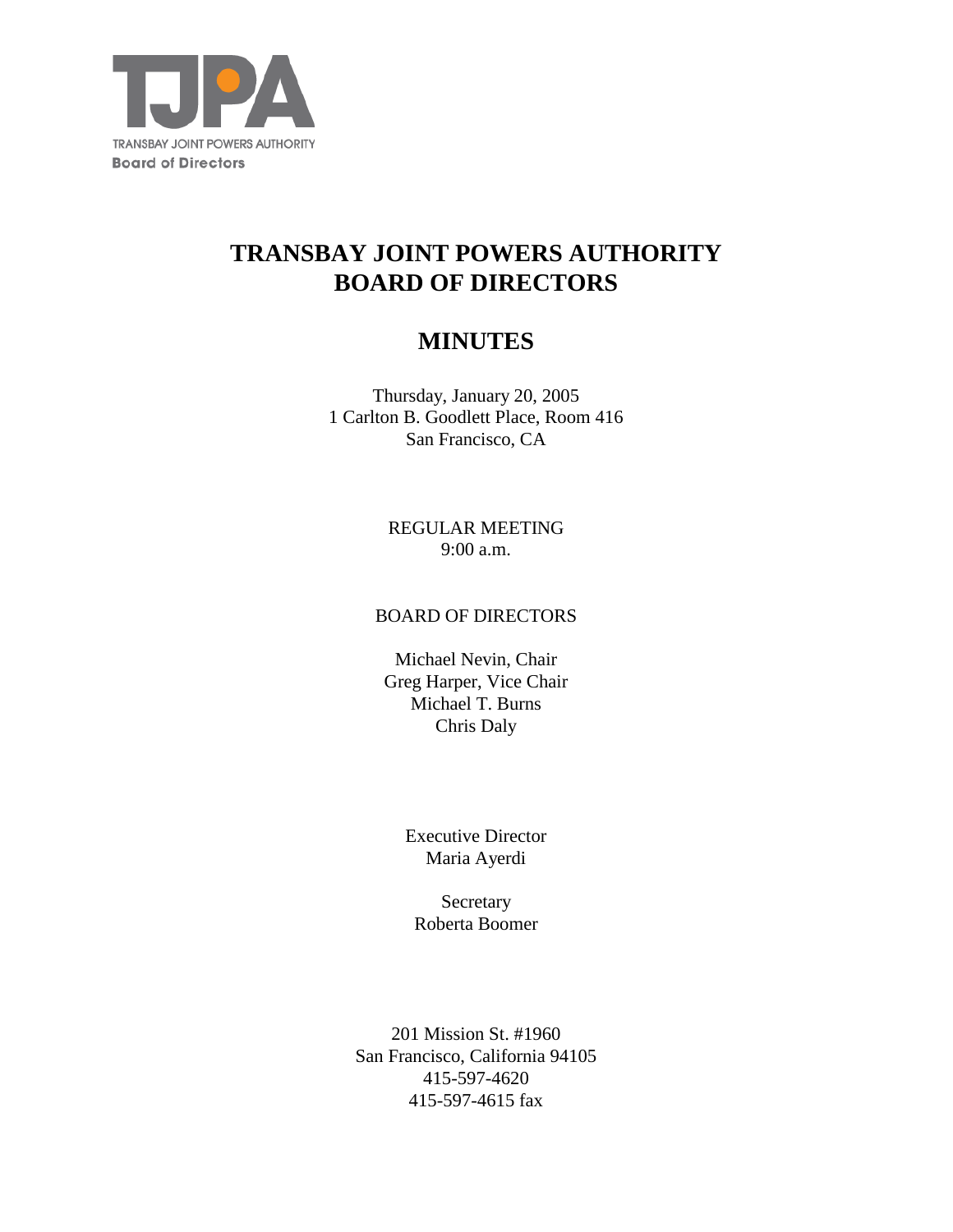

#### ACCESSIBLE MEETING POLICY

The Transbay Joint Powers Authority meeting will be held in Room 416, at 1 Dr. Carlton B. Goodlett Place, San Francisco, CA. The closest accessible BART station is the Civic Center Station at United Nations Plaza and Market Street. Accessible MUNI lines serving this location are: Muni Metro Lines J-Church, K-Ingleside, L-Taraval, M-Oceanview, and N-Judah at Van Ness and Civic Center Stations; Fline; 42-Van Ness; 47-Van Ness; 49-Mission-Van Ness; 5-Fulton; 21-Hayes; 9-San Bruno; and 71-Haight Noriega. For information about MUNI accessible services call 923-6142.

The meeting room is wheelchair accessible. Accessible curbside parking spaces have been designated on the Van Ness Avenue and McAllister Street perimeters of City Hall for mobility impaired persons. There is accessible parking available within the Civic Center Underground Parking Garage at the corner of McAllister and Polk Streets, and within the Performing Arts Parking Garage at Grove and Franklin Streets.

If you require the use of an American sign language interpreter, a sound enhancement system, or a reader during the meeting, such person or system can be made available upon request; please contact Roberta Boomer at (415) 554-6896, at least 72 hours prior to the meeting. Late requests will be honored if possible. Calendars and minutes of the meeting may be available in alternative formats; please contact Roberta Boomer at (415) 554-6896 at least 72 hours in advance of need. Written reports or background materials for calendar items are available for public inspection and copying at 401 Van Ness Ave. #334 during regular business hours.

Individuals with severe allergies, environmental illness, multiple chemical sensitivity or related disabilities should call our accessibility hotline at (415) 252-3112 to discuss meeting accessibility. In order to assist the City's efforts to accommodate such people, attendees at public meetings are reminded that other attendees may be sensitive to various chemical based products. Please help the City to accommodate these individuals.

The ringing of and use of cell phones, pagers and similar sound-producing electronic devices are prohibited at this meeting. Please be advised that the Chair may order the removal from the meeting room of any person(s) responsible for the ringing or use of a cell phone, pager, or other similar sound-producing electronic devices.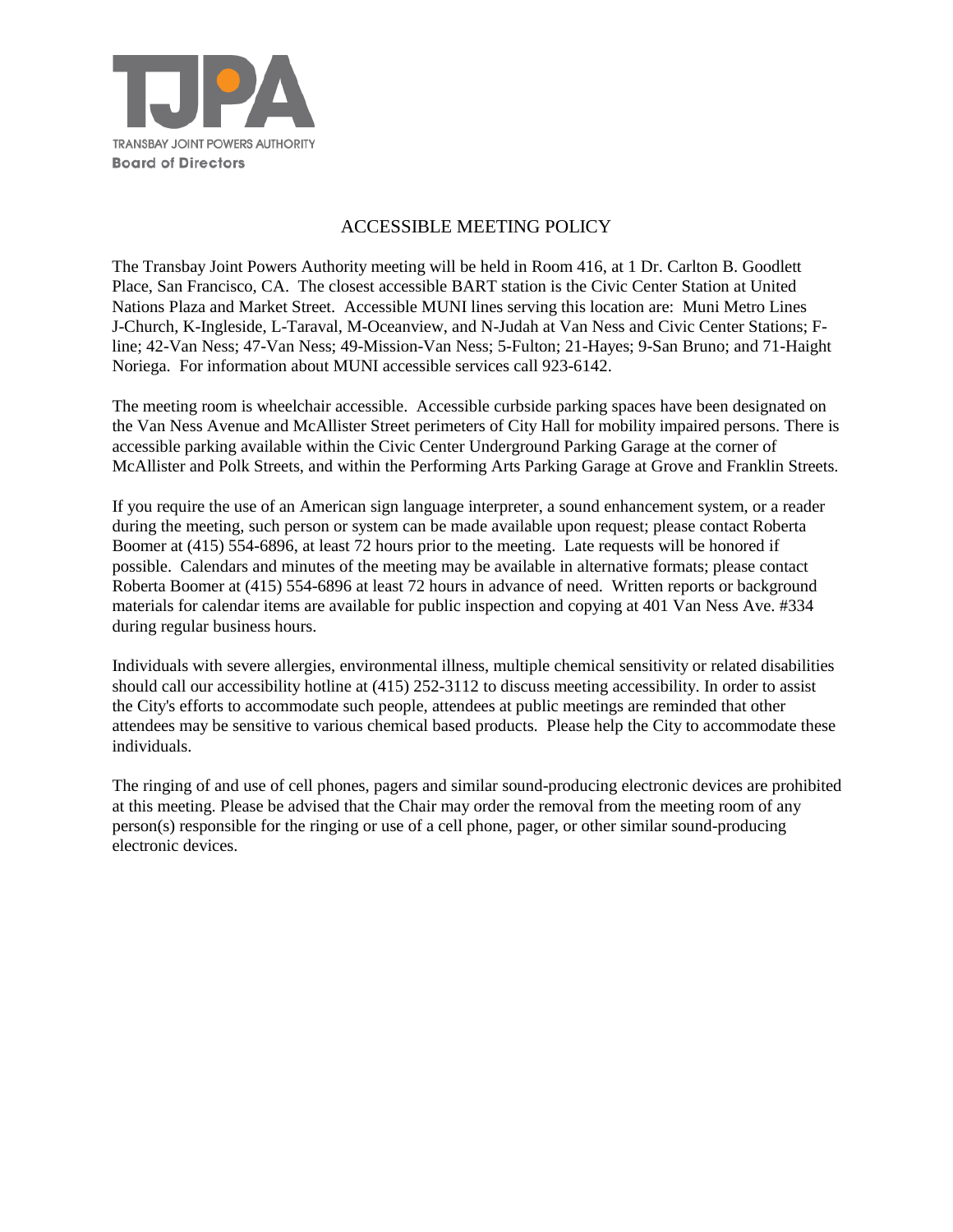

#### 9:00 - REGULAR MEETING

### ORDER OF BUSINESS

1. Call to Order

Chairman Nevin called the meeting to order at 9:00 a.m.

2. Roll Call

 Present: Michael Burns Chris Daly Greg Harper Mike Nevin

3. Communications

None.

4. Board of Director's New and Old Business

Director Harper announced that he had recently been appointed Secretary of the Transportation Research Board. TRB is interested in what the TJPA is doing and how they can help us. Exec. Director Ayerdi stated the TJPA had presented the TBT program to TRB and would be happy to update them on the plan.

5. Executive Director's Report

Exec. Director Ayerdi introduced Heather Barber who is joining the TJPA as the Government and Media Affairs Director.

Staff reissued the Legal RFP. Responses are due February 14. Staff received six responses to the Public Relations RFP and is currently evaluating the proposals. On December  $20<sup>th</sup>$ , "Notice to Proceed" was issued to URS. "Notice to Proceed" is expected to be issued to Parsons in February.

Liz Wiecha, Deputy Director and Chief Engineer reviewed the work plan, activities and deliverables for 2005 on a quarter-by-quarter basis. She clarified that all work was funded under commitments made by the Transportation Authority and MTC.

Director Harper commented that this project is worthy of a world-class architect and asked staff to discuss when and how an architect would be brought on board. Ms. Wiecha stated that an RFP for an Architectural & Engineering firm was expected to be released mid-year. Staff is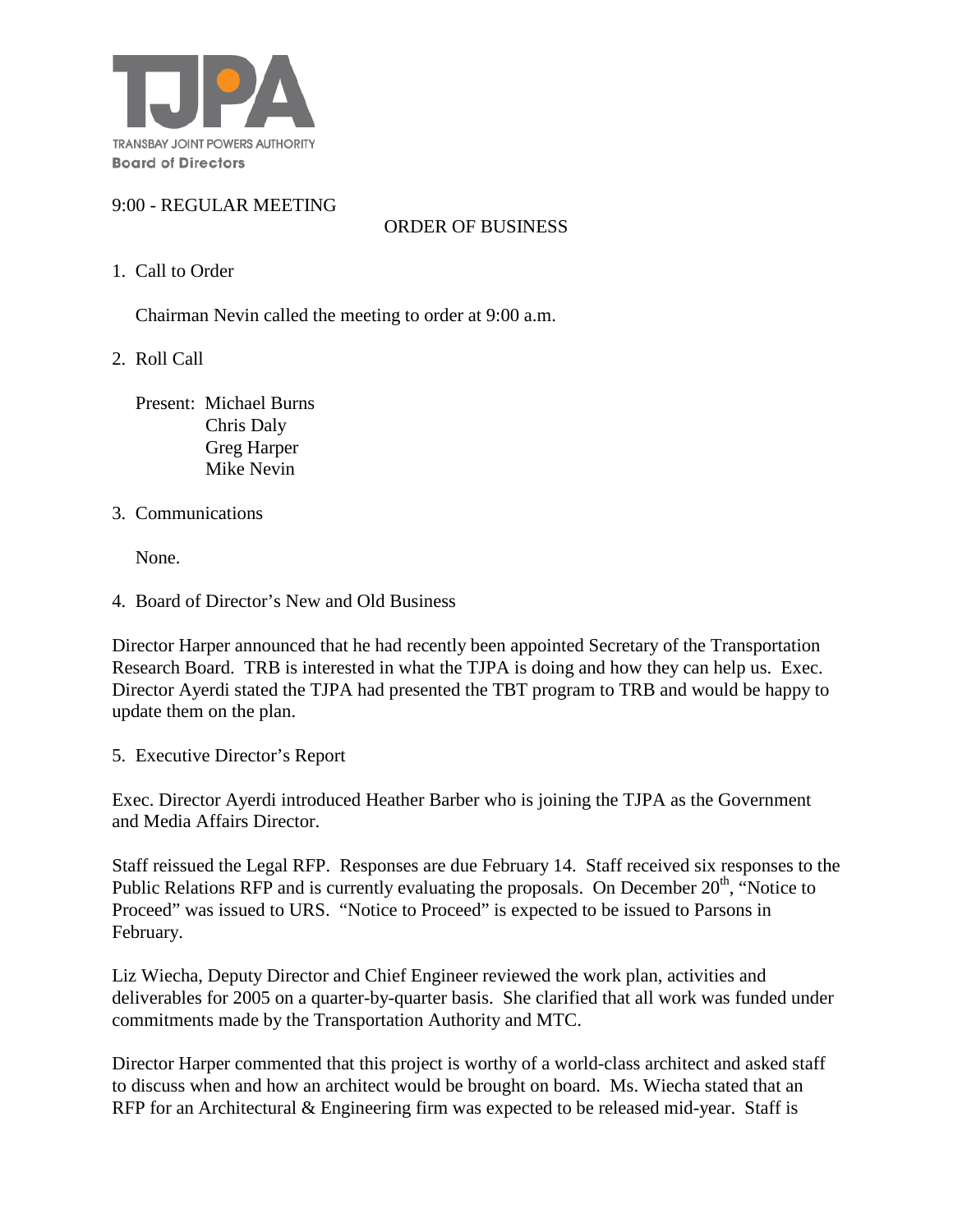

currently working with funding agencies to secure additional funding. Staff is also focused on determining the selection process that will be used and providing better definition of the technical requirements for the project. Director Ayerdi stated that staff hopes to have a contract in place by early 2006.

Emilio Cruz, URS Program manager, stated that they do not intend to engineer a building and then have an architect put a skin on it. They do want the architect to consider the operational needs of the building including flow capacity, platform size and the needs of the operators using the building. Setting vertical and horizontal parameters early helped the Hong Kong International Airport save a lot of money.

6. Public Comment

Richard Mylnarik commented that the United States has a tremendous opportunity to create something functional and beautiful. He trusts that things will be worked out.

Joyce Roy stated that the architect was being given the "what" and not the "how". All the nittygritty information is important to give to the designer. She is not fearful that the way that staff is proceeding won't result in a great piece of architecture.

THE FOLLOWING MATTERS BEFORE THE TRANSBAY JOINT POWERS AUTHORITY ARE RECOMMENDED FOR ACTION AS STATED BY THE EXECTIVE DIRECTOR OR THE CHAIR.

#### CONSENT CALENDAR

7. All matters listed hereunder constitute a Consent Calendar, are considered to be routine by the Transbay Joint Powers Authority, and will be acted upon by a single vote. There will be no separate discussion of these items unless a member of the Board or the public so requests, in which event the matter shall be removed from the Consent Calendar and considered as a separate item.

(7.1) Approving the Minutes of the December 16, 2004 meeting.

No public comment.

On motion to approve the Consent Calendar:

ADOPTED: AYES – Burns, Daly, Harper and Nevin

#### REGULAR CALENDAR

8. Presentation of the Transbay Redevelopment Project Plan by the San Francisco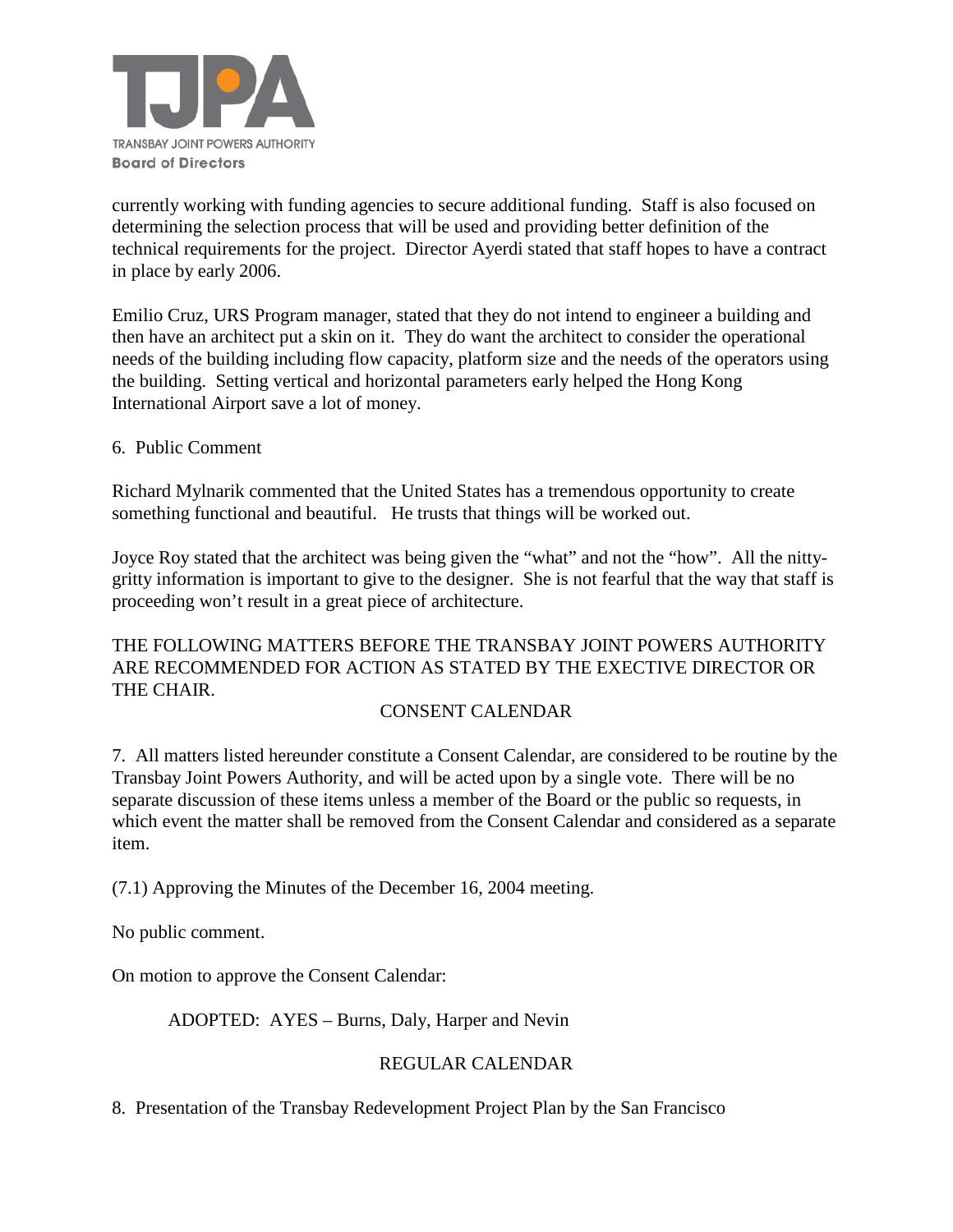

Redevelopment Agency.

Mike Grisso, Manager of the Transbay Redevelopment Project Plan, Redevelopment Agency presented the project plan.

No public comment.

9. Authorizing the Executive Director to execute the Transbay Redevelopment Project Implementation Agreement between the Authority, the City and County of San Francisco and the San Francisco Redevelopment Agency as filed with the Secretary or in substantially similar form, setting forth an agreement to cooperate in implementation of the Transbay Redevelopment Plan and to pay certain Redevelopment Agency costs and fees, subject to specified conditions.

Exec. Director Ayerdi asked that Items 9, 10 and 11 be called together because of their interrelationship.

John Cooper, Deputy City Attorney, provided an overview and context for the agreements. Under the Cooperative Agreement, tax increment from the sale of the parcels goes to TJPA. The Redevelopment Agency wasn't a party to that agreement and needs to be included. These agreements bind the agencies, provide a process for the transfer of the parcels and will assist the Redevelopment Agency in getting their projects off the ground in order to generate income for the Terminal project. Mr. Cooper noted that the City was being removed from the Implementation Agreement making it a two-party agreement between the TJPA and the Redevelopment Agency.

Mike Grisso added that the statutory housing set-asides would be spent within the redevelopment area as called for in the plan.

No public comment.

RESOLUTION 05-001

On motion to approve:

ADOPTED: AYES – Burns, Daly, Harper and Nevin

10. Authorizing the Executive Director to execute the Transbay Redevelopment Project Tax Increment Allocation and Sales Proceeds Pledge Agreement between the Authority, the City and County of San Francisco and the San Francisco Redevelopment Agency as filed with the Secretary or in substantially similar form, pledging tax increment under the Transbay Redevelopment Plan and gross sales proceeds of former State-owned parcels to the Authority's account to finance development of the Transbay Terminal Project.